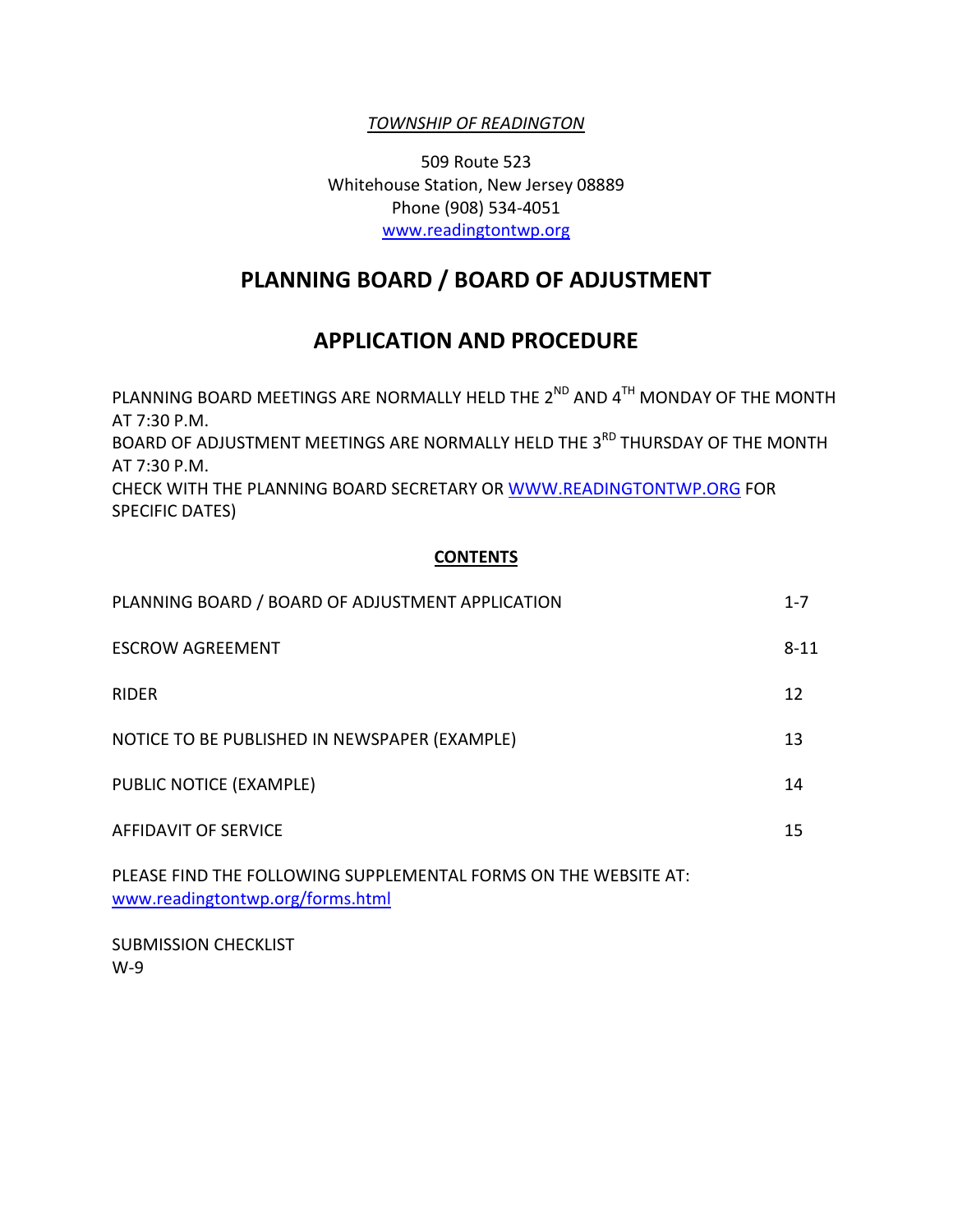

### **TOWNSHIP OF READINGTON 509 ROUTE 523 WHITEHOUSE STATION, NEW JERSEY 08889 PLANNING BOARD & ZONING BOARD APPLICATION FORM**

**Date of Application:\_\_\_\_\_\_\_\_\_\_\_\_\_\_\_\_\_\_\_\_\_\_\_\_\_\_\_\_\_\_\_\_\_\_\_\_\_\_\_\_\_\_\_**

**Township Application Number:\_\_\_\_\_\_\_\_\_\_\_\_\_\_\_\_\_\_\_\_\_\_\_\_\_\_\_\_\_\_\_\_\_**

**1. Jurisdiction**

| <b>Planning Board</b> |  | <b>Zoning Board of Adjustment</b> |
|-----------------------|--|-----------------------------------|
|                       |  |                                   |

#### **2. Application Type (Check all that apply)**

| Concept Site Plan or Subdivision                        | Preliminary Major Subdivision                                                                  |
|---------------------------------------------------------|------------------------------------------------------------------------------------------------|
| Minor Site Plan                                         | Final Major Subdivision                                                                        |
| Preliminary Major Site Plan                             | Appeal of a Decision of the Administrative Officer<br>Pursuant to NJSA 40:55D-70.a             |
| Final Major Site Plan                                   | Interpretation of the Land Development Ordinance<br>or Zoning Map Pursuant to NJSA 40:55D-70.b |
| Agricultural division pursuant to<br>N.J.S.A. 40:55 D-7 | "C" variance Pursuant to NJSA 40:55D-70.c                                                      |
| Lot Line Adjustment                                     | "D" variance Pursuant to NJSA 40:55D-70.d                                                      |
| Minor Subdivision                                       | <b>Amended Plan</b>                                                                            |

### **3. General Information:**

#### **Project Name:**

| <b>Applicant</b> | Name          |             |             |            |
|------------------|---------------|-------------|-------------|------------|
|                  | Address       |             |             |            |
|                  | Phone         |             |             |            |
|                  | Email         |             |             |            |
|                  | <b>Status</b> | Corporation | Partnership | Individual |
| Owner            | Name          |             |             |            |
|                  | Address       |             |             |            |
|                  | Phone         |             |             |            |
|                  | Email         |             |             |            |
|                  | <b>Status</b> | Corporation | Partnership | Individual |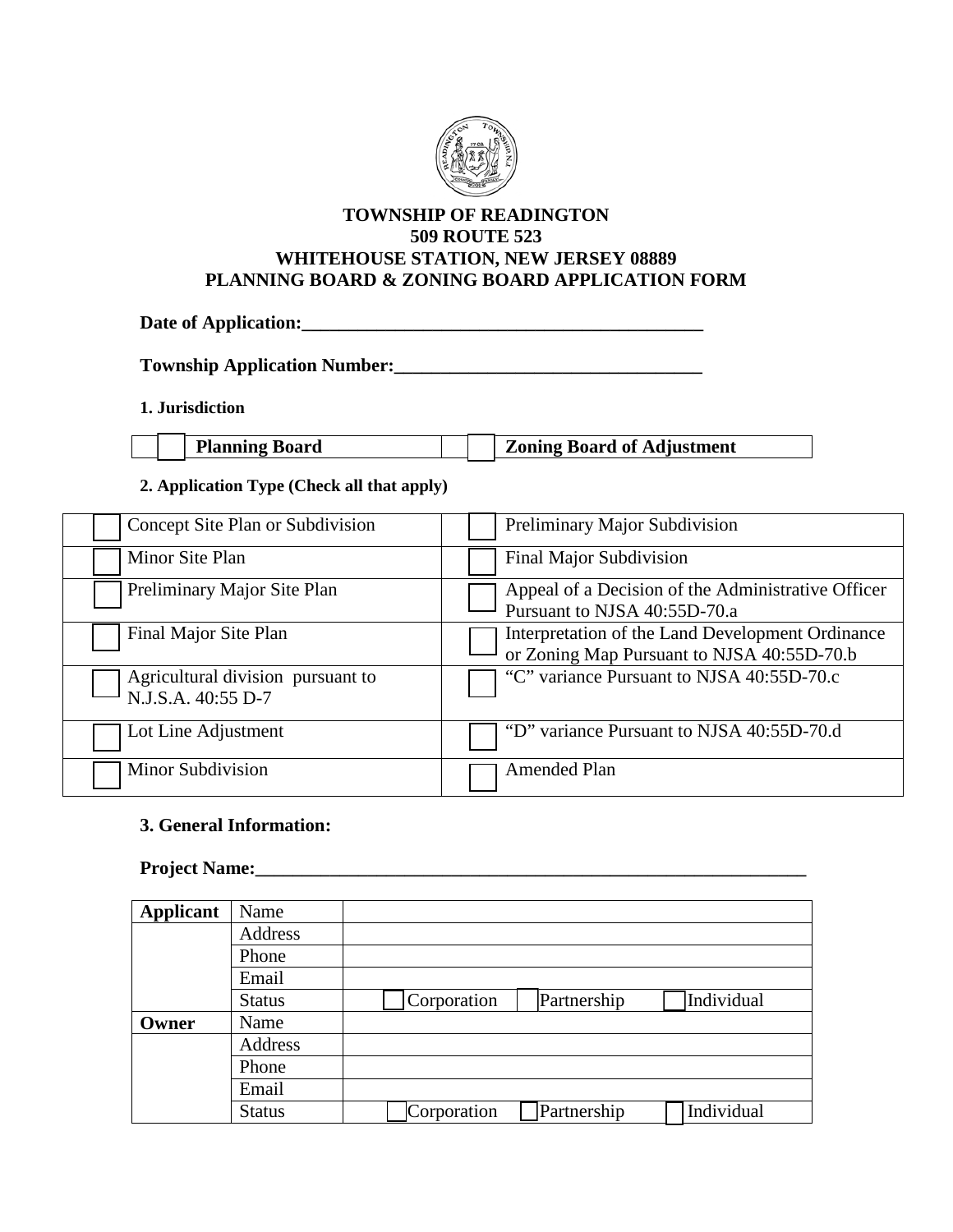

| <b>Site</b> | Address                                                                                         |                |  |
|-------------|-------------------------------------------------------------------------------------------------|----------------|--|
|             |                                                                                                 |                |  |
|             | BLOCK(s)                                                                                        | LOT(s)         |  |
|             | Is this property the subject of any<br>pending litigation?                                      | N <sub>0</sub> |  |
|             | Has this property been the subject<br>of any previous development<br>applications or approvals? | N <sub>0</sub> |  |
|             | Please describe and provide dates<br>for any litigation or previous<br>approvals:               |                |  |

# **4. Description of Proposal**

Explain in detail the exact nature of the application and the changes to be made at the premises, including the proposed use of the premises: (attach additional pages if necessary)

# **5. Compliance with Land Development Ordinance**

The applicant should indicate how the proposed development conforms or deviates from the requirements of the Land Development Ordinance. This table must be completed in order for an application to be certified as complete. If not applicable indicate N/A.

# **5.1 Zoning**

| <b>Use</b>       | Existing | <b>Proposed</b> | <b>Permitted?</b> |
|------------------|----------|-----------------|-------------------|
| Principal Use(s) |          |                 | No                |
| Accessory Use(s) |          |                 | No                |

| <b>Requirement</b>         | <b>Required</b> | <b>Proposed</b> | <b>Complies?</b> |
|----------------------------|-----------------|-----------------|------------------|
| Lot Area                   |                 |                 | N <sub>0</sub>   |
| Floor Area Ratio           |                 |                 | N <sub>0</sub>   |
| <b>Impervious Coverage</b> |                 |                 | N <sub>0</sub>   |
| Front Yard                 |                 |                 | N <sub>0</sub>   |
| Side Yard                  |                 |                 | N <sub>0</sub>   |
| Rear Yard                  |                 |                 | N <sub>0</sub>   |
| <b>Buffers</b>             |                 |                 | N <sub>o</sub>   |
| <b>Off-Street Parking</b>  |                 |                 | N <sub>o</sub>   |
| Fence(s)                   |                 |                 | N <sub>o</sub>   |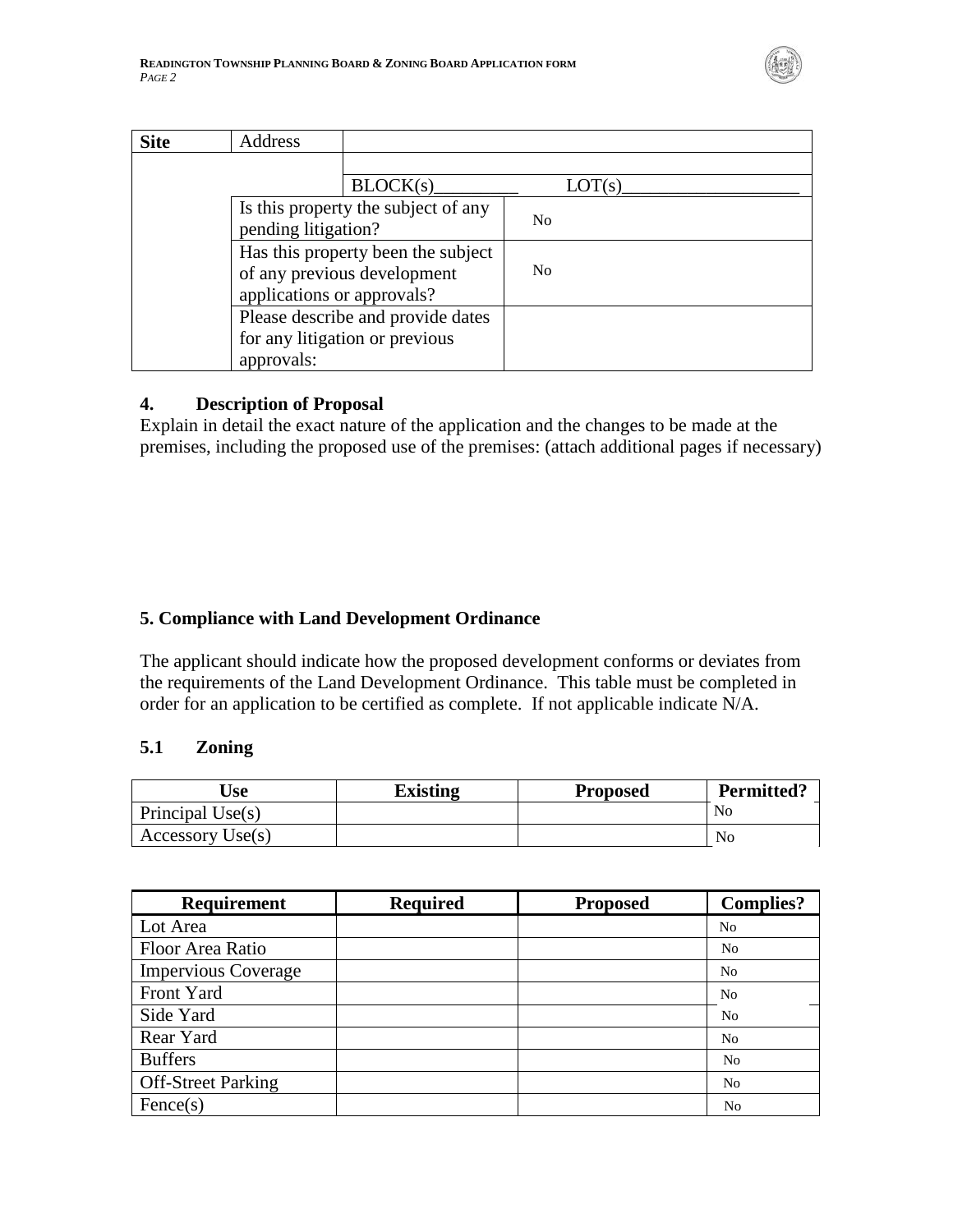

| Freestanding Sign(s) |  |  |
|----------------------|--|--|
| Area                 |  |  |
| Height               |  |  |
| Setbacks             |  |  |
| Facade Sign(s)       |  |  |
| Area                 |  |  |
| Height               |  |  |
| Other                |  |  |
|                      |  |  |
|                      |  |  |

## **5.2 Waivers from the Design Standards of the Land Development Ordinance** (attach additional pages if necessary)

| <b>Standard</b> | <b>Required</b> | <b>Proposed</b> |
|-----------------|-----------------|-----------------|
|                 |                 |                 |
|                 |                 |                 |
|                 |                 |                 |
|                 |                 |                 |
|                 |                 |                 |
|                 |                 |                 |

### **6. Property Restrictions**

Indicate the existence of any existing or proposed restrictions:

| <b>Restriction</b>  | <b>Description</b> | Yes            | N <sub>0</sub> | Copy<br>Attached |
|---------------------|--------------------|----------------|----------------|------------------|
| Covenants           |                    | N <sub>0</sub> |                |                  |
| Easements           |                    | N <sub>0</sub> |                |                  |
| Association by-laws |                    | N <sub>0</sub> |                |                  |
| Deed Restrictions   |                    | No             |                |                  |
| Developer's         |                    | N <sub>0</sub> |                |                  |
| Agreement           |                    |                |                |                  |

Note: All deed restrictions, covenants, easements, association by-laws, existing and proposed must be submitted for review and must be written in easily understandable English in order to be approved.

### **7. Infrastructure**

| Water | Proposed development will be served by public water        | N <sub>0</sub> |
|-------|------------------------------------------------------------|----------------|
|       | Proposed development will be served by an existing<br>well | N <sub>0</sub> |
|       | Proposed development will be served by a proposed<br>well  | N <sub>0</sub> |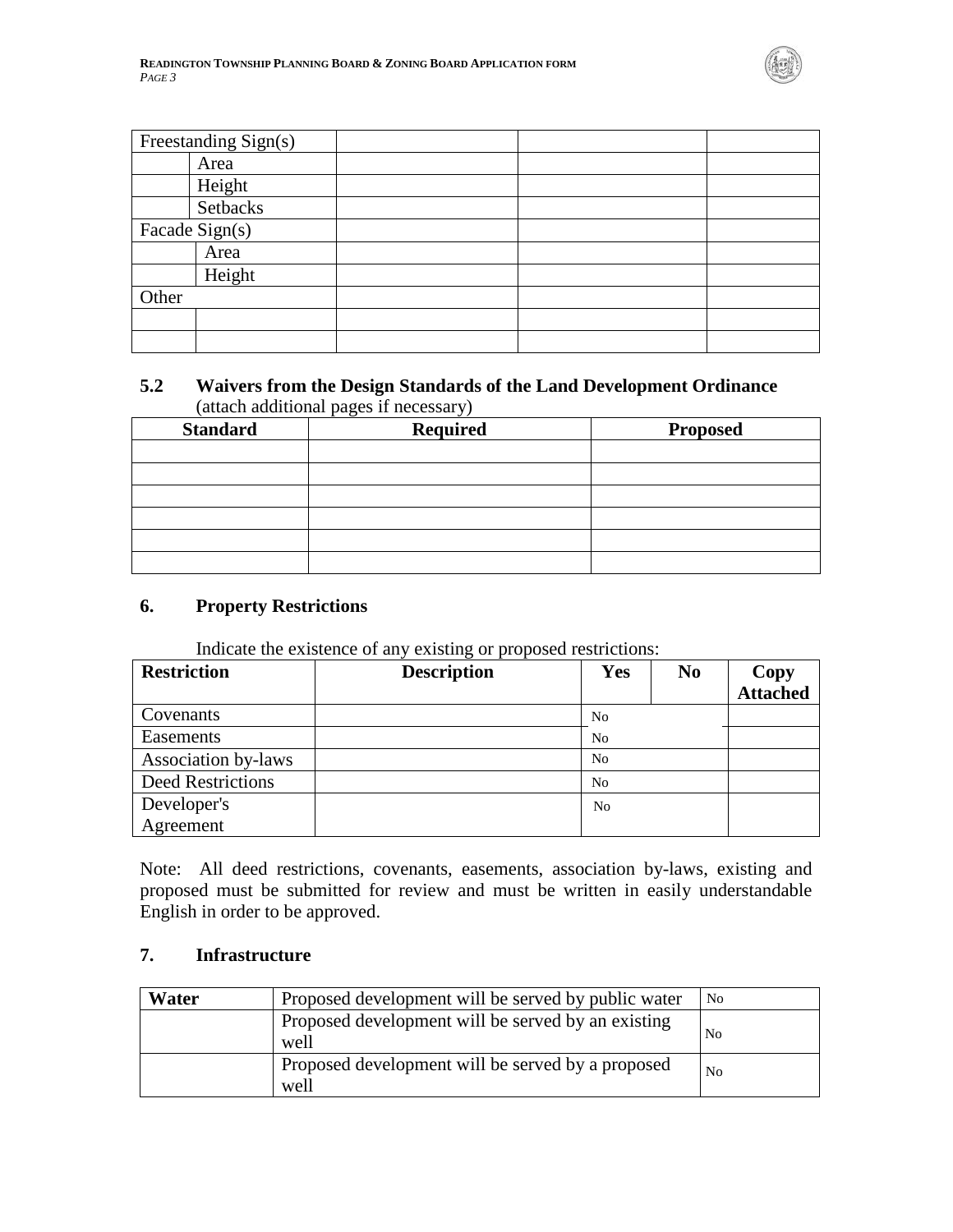

| <b>Sanitary</b><br><b>Waste</b> | Proposed development will be served by an existing<br>subsurface septic disposal system                  | N <sub>0</sub> |
|---------------------------------|----------------------------------------------------------------------------------------------------------|----------------|
|                                 | Proposed development will be served by proposed<br>subsurface septic disposal system                     | N <sub>0</sub> |
|                                 | Proposed development will be served by public<br>sanitary sewer                                          |                |
|                                 | Proposed development requires an extension of the<br>existing sanitary sewer system (excluding laterals) | N <sub>o</sub> |
|                                 | Proposed development will be served by an on-site<br>package treatment plant                             | N <sub>0</sub> |
|                                 | Proposed development is within a sewer service area                                                      | N <sub>0</sub> |
| <b>Streets</b>                  | Proposed development requires construction of a new<br>street(s)                                         | N <sub>0</sub> |
|                                 | Proposed development requires extension of an<br>existing street(s)                                      | N <sub>0</sub> |
| <b>Off-Tract</b>                | Proposed development requires the construction or<br>extension of off-tract improvements                 | N <sub>0</sub> |

## **8. Subdivisions**

*PAGE 4*

| Are any new lots being created?                                                                            | N <sub>0</sub> |
|------------------------------------------------------------------------------------------------------------|----------------|
| Has this property been the subject of a subdivision application that was<br>approved within the last year? | N <sub>0</sub> |
| Have the block/lot numbers shown on the plat(s) been approved by the<br>tax Assessor?                      | No             |
| In the case of a minor subdivision, will the development be filed by plat<br>or by deed?                   | Deed           |

# **9. Professional Consultants**

List all professional consultants who have prepared this submission and who will be providing public testimony during public hearings.

| <b>Attorney</b>     | Name       |  |
|---------------------|------------|--|
|                     | Address    |  |
|                     | Email      |  |
|                     | Phone/Fax  |  |
| <b>Professional</b> | Name       |  |
| <b>Planner</b>      | Address    |  |
|                     | Email      |  |
|                     | Phone/Fax  |  |
| <b>Professional</b> | Name       |  |
| <b>Engineer</b>     | Address    |  |
|                     | Email      |  |
|                     | Phone/ Fax |  |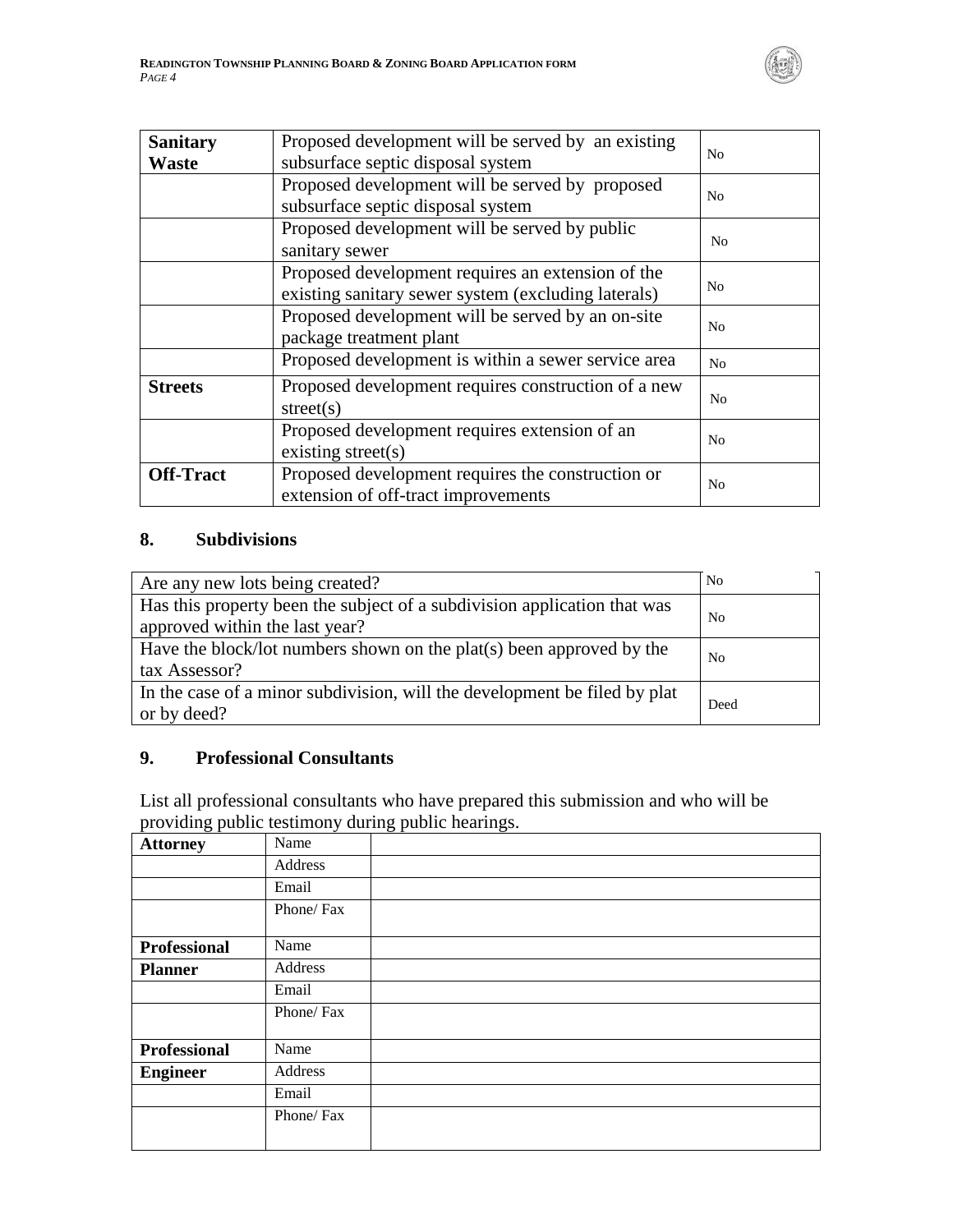

| <b>Environmental</b> | Name      |
|----------------------|-----------|
| <b>Scientist</b>     | Address   |
|                      | Email     |
|                      | Phone/Fax |
| <b>Certified</b>     | Name      |
| Landscape            | Address   |
| <b>Architect</b>     | Email     |
|                      | Phone/Fax |
| <b>Professional</b>  | Name      |
| <b>Land Surveyor</b> | Address   |
|                      | Email     |
|                      | Phone/Fax |
| <b>Others</b>        | Name      |
|                      | Address   |
|                      | Email     |
|                      | Phone/Fax |

#### **10. Documentation**

List all plans, reports, exhibits and other information that is being submitted to support the development application. (attach additional pages if necessary)

| Ð<br>cument | By<br>'renared<br>$\sim$ $\sim$ $\sim$ $\sim$ $\sim$ $\sim$ $\sim$ |
|-------------|--------------------------------------------------------------------|
|             |                                                                    |

# **11. Disclosure of Corporate/Partnership Interest**

Pursuant to N.J.S. 40:55D-48.1, the names and addresses of all persons owning 10% or more of the stock in a corporate applicant or 10% interest in any other partnership applicant must be disclosed. In accordance with N.J.S. 40:55D-48.2 that disclosure requirement applies to any corporation or partner which owns 10% or more interest in the applicant followed up the chain of ownership until the names and addresses of the noncorporate stockholders and partners meeting the 10% ownership criterion have been disclosed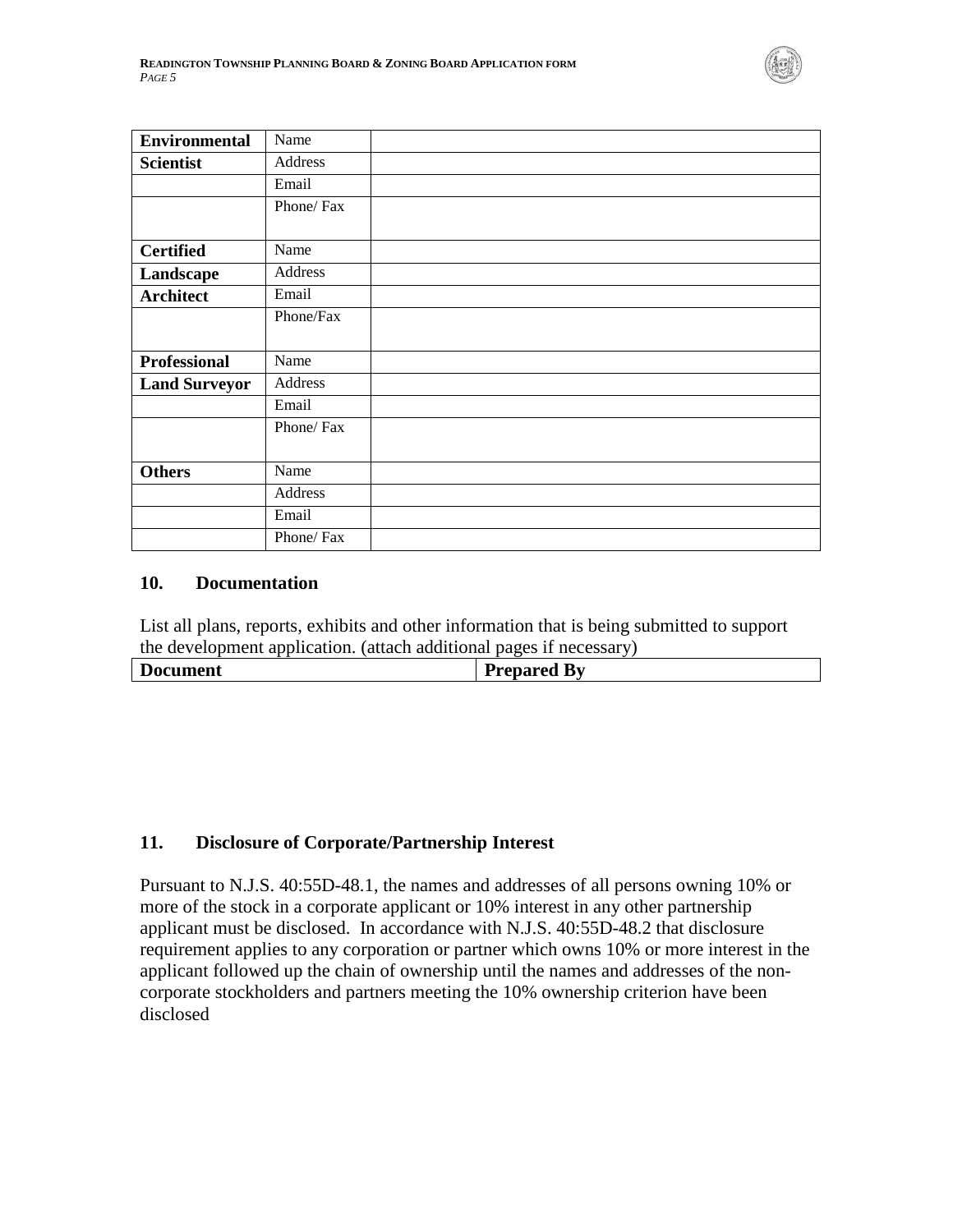

| <b>Name</b> | <b>Address</b> | <b>Interest</b> |
|-------------|----------------|-----------------|
|             |                |                 |
|             |                |                 |
|             |                |                 |
|             |                |                 |

[Attach additional pages as necessary to fully comply]

### **12. Outside Agencies**

Indicate other agencies that may be reviewing this application and the status of each:

| Agency                                            | <b>Date Submitted</b> | <b>Status</b> |
|---------------------------------------------------|-----------------------|---------------|
| Readington Township Environmental Commission      |                       |               |
| Hunterdon County Planning Board                   |                       |               |
| Hunterdon County Soil Conservation District       |                       |               |
| Hunterdon County Board of Health                  |                       |               |
| Readington Township Municipal Utilities Authority |                       |               |
| Readington Township Board of Health               |                       |               |
| New Jersey Department of Environmental Protection |                       |               |
| New Jersey Department of Transportation           |                       |               |
| Other                                             |                       |               |
|                                                   |                       |               |

## **13. Fees**

Indicate the amount of application fees and development review escrow funds that are being submitted with this application:

| <b>Application fees</b>   |  |
|---------------------------|--|
| Development review escrow |  |

Provide the following information in order to confirm the amount of non-refundable application fees and development review escrow that is required.

| Total Number of Lots (subdivisions only)                                |
|-------------------------------------------------------------------------|
| Total Building Area(s) in SF (site plans only)                          |
| Total Site Area in Acres (site plans only)                              |
| <b>Total Number of Multi-Family Housing Units</b>                       |
| <b>Total Area of Disturbance</b>                                        |
| Preliminary Application Fee (amended/final subdivisions $\&$ site plans |
| only)                                                                   |
| Preliminary Escrow Deposits (amended/final subdivisions & site plans)   |
| only)                                                                   |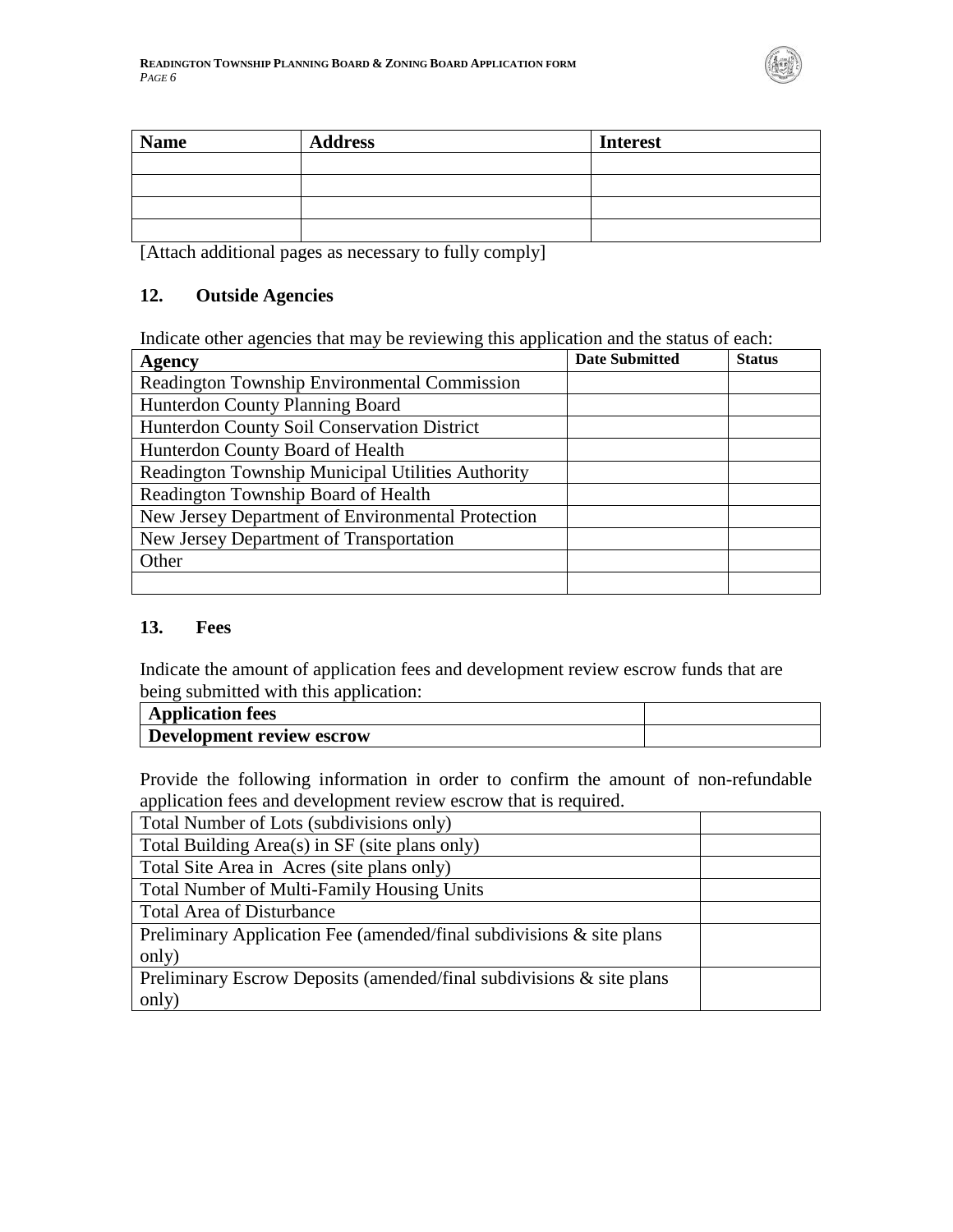

# **CERTIFICATIONS**

## **13. Applicant's Certification**

I CERTIFY that the foregoing statements and the materials submitted are true. I further certify that I am the individual applicant or that I am an Officer of the corporate applicant and that I am authorized to sign the application for the Corporation or that I am a general partner of the partnership applicant and authorize to sign on behalf of the partnership. [If the applicant is a corporation an authorized corporate officer must sign this. If the applicant is a partnership, this must be signed by a general partner.]

Sworn to and subscribed before me this \_\_\_\_\_ day of  $\qquad \qquad$ 

\_\_\_\_\_\_\_\_\_\_\_\_\_\_\_\_\_\_\_\_\_\_\_ \_\_\_\_\_\_\_\_\_\_\_\_\_\_\_\_\_\_\_\_\_\_\_\_\_\_\_

## NOTARY PUBLIC SIGNATURE OF APPLICANT

### **14. Property Owner's Consent to Application (If owner is other than applicant)**

I certify that I am the Owner of the property which is the subject of this application, that I have authorized the applicant to make this application and that I agree to be bound by the application, the representations made and the decision in the same manner as if I were the applicant. I certify that I am authorized by the corporation/partnership to sign this certification.

[If the owner is a corporation this must be signed by an authorized corporate officer. If the owner is a partnership, this must be signed by a general partner.]

Sworn to and subscribed before me this \_\_\_\_\_ day of  $\qquad \qquad \, \cdot$ 

\_\_\_\_\_\_\_\_\_\_\_\_\_\_\_\_\_\_\_\_\_\_\_ \_\_\_\_\_\_\_\_\_\_\_\_\_\_\_\_\_\_\_\_\_\_\_\_\_\_\_ NOTARY PUBLIC SIGNATURE OF OWNER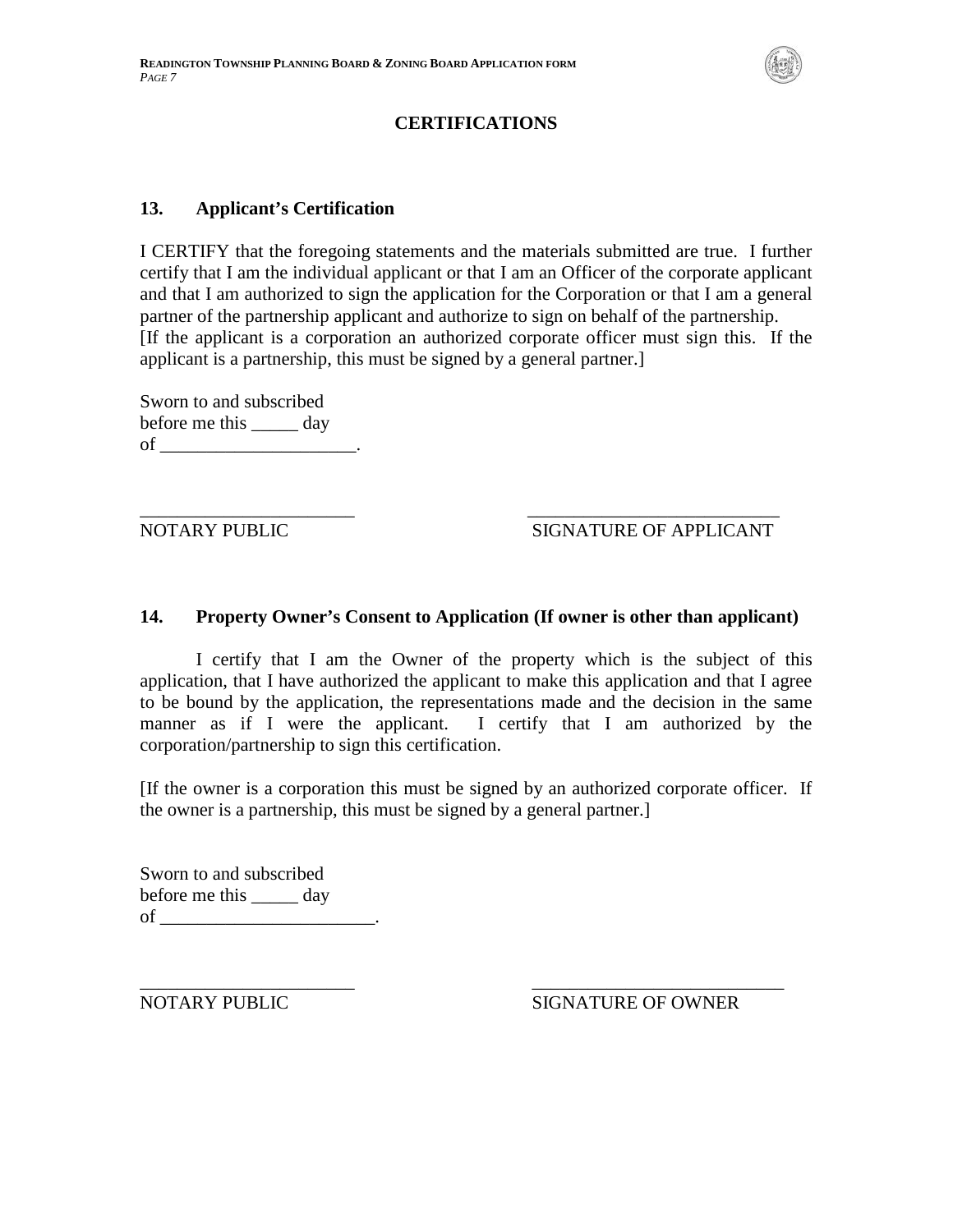

# **Escrow Agreement**

**THIS AGREEMENT** made this \_\_\_\_\_\_\_\_ day of \_\_\_\_\_\_\_\_\_\_\_\_\_\_\_\_\_\_\_\_\_\_\_\_\_\_\_\_\_\_, 20 among (hereinafter referred to as the "Applicant"), the Planning or Zoning Board of Adjustment of the Township of Readington, (hereinafter referred to as the "Board"), and the Township Committee of the Township of Readington (hereinafter referred to as the "Township").

**WHEREAS**, Applicant is proceeding under Land Use Ordinance dated 12/92 (the "Ordinance") for approval of a

**WHEREAS,** the Board desires to establish an escrow whereby work required to be performed by professionals employed by the Board will be reimbursed by the Applicant as required under the provisions of the Ordinance cited above, and

**WHEREAS,** the parties feel that it is appropriate to reduce this understanding to written form.

**WITNESSETH**: it is mutually agreed among the parties that:

**WHEREAS**, the Board and Township desire to establish an escrow whereby work required to be performed by professionals employed by the Board and Township will be reimbursed by Applicant as required under the provisions of the Ordinance cited above, and

**WHEREAS**, the parties agree that it is appropriate to reduce this understanding to written form.

**WITNESSETH**: it is mutually agreed among the parties that:

### **1. PURPOSES**

A. The Board authorizes its professional staff to review, inspect, report and study all plans, documents, statements, improvements and provisions made by the Applicant in conforming to the requirements of the Ordinance. The Board directs its professional staff to make all oral and/or written reports to the Board of its conclusions and findings derived from the review, study, investigation and like or similar duties performed as elsewhere authorized. The Board directs its professional staff to attend all meetings, including public hearings or meetings, work sessions, sub-committee meetings, site inspections or any other meetings necessary for the proper evaluation of the Applicant's presentation and to thereby assist the Board in arriving at a valid determination as to the merits of the application. The Applicant agrees to pay all reasonable professional fees incurred by the Board for the performance of the duties outlined above.

B. In addition, the Township authorizes its professional staff to participate in any of the activities outlined in sub-section A above to the extent that the Township may become involved in the application and/or development approval process, including, but not limited to development, sewer or other agreements to be made with the Township, ordinances, dedication and acceptance of roadways, open space, easements or improvements, performance and maintenance bond review and the like. The Applicant agrees to pay all reasonable professional fees incurred by the Township for the performance of the duties outlined above.

C. The Applicant shall be billed for actual out-of-pocket expenses incurred by the professionals, including normal and typical expenses incurred in processing applications and inspecting improvements. However, the Applicant shall not be charged for municipal clerical or administrative functions, overhead expenses, meeting room charges or any other municipal costs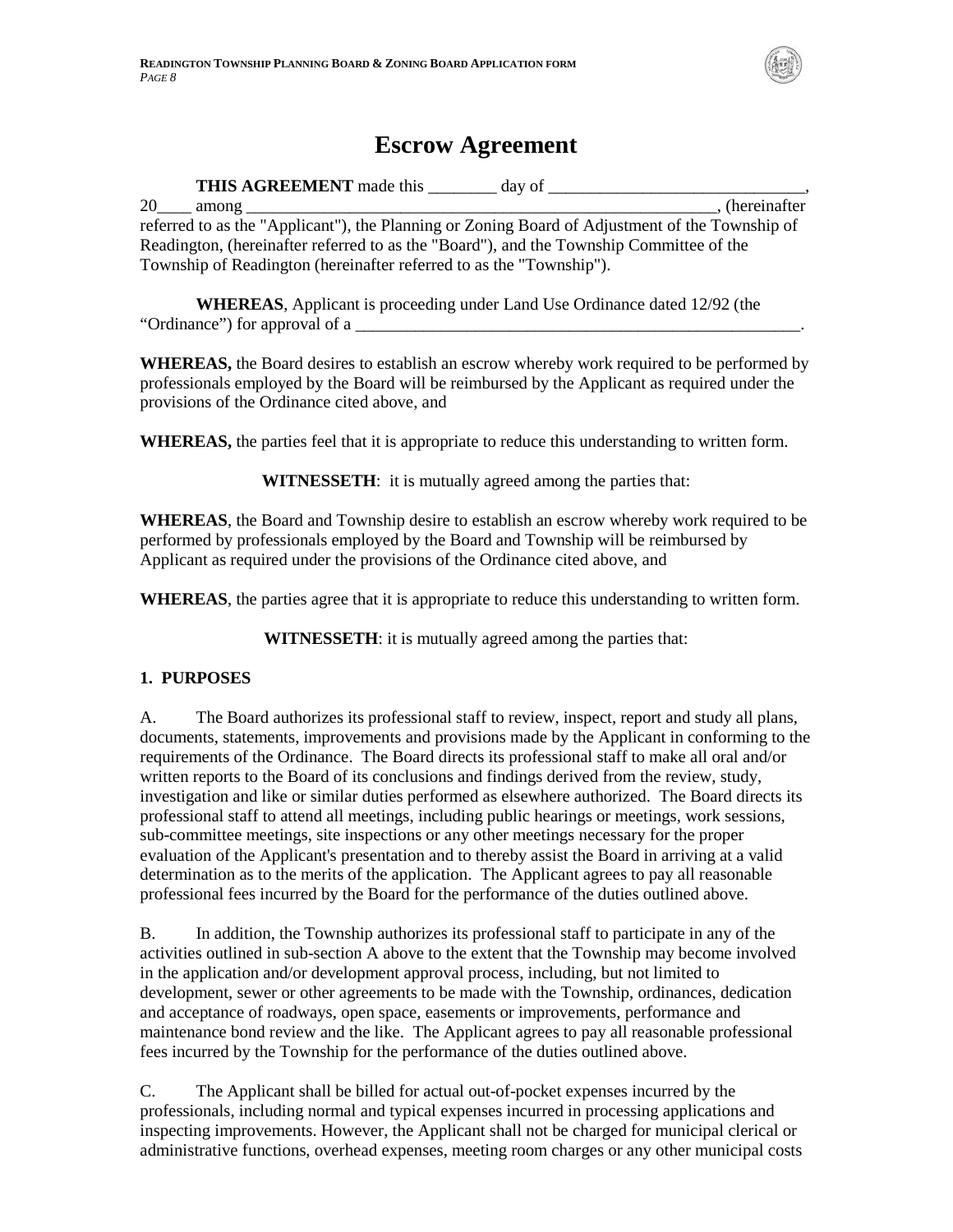

and expenses except as may be permitted under the Municipal Land Use Law, N.J.S.A. 40: 55D-53.2, et seq. and any amendments thereto or any other applicable sections.

#### **2. ESCROW ESTABLISHED**.

The Applicant, Board and Township, in accordance with the provisions of this Agreement, hereby create an escrow to be established with the financial institution designated by the Township of Readington.

#### **3. ESCROW FUNDED**.

The Applicant, by execution of this Agreement, shall pay to the Township, such sums as are required by the Ordinance. Execution of this Agreement by the Township acknowledges receipt of the sums referred to under this paragraph.

#### **4. INCREASE IN ESCROW FUND**

If during the existence of this Agreement the funds held by the escrow holder shall become insufficient to cover any voucher or bill submitted by the professional staff and reviewed and approved by the Board or Township, as the case may be, Applicant shall within fifteen (15) days from the date of receipt of written notice, deposit additional sums with the escrow holder to cover the amount of the deficit referred to above. The written notice referred to in this paragraph shall be sent to the Applicant by regular or certified mail at

or via electronic mail at the same of regular mail shall be seen as a secence of regular mail shall be seen as presumed to have occurred three (3) days after mailing; certified mail shall be deemed accepted on the date of mailing; electronic mail shall be deemed accepted on the date sent if transmitted before 5 p.m. on a business day, otherwise it shall be deemed accepted on the next business day. The notice required under this paragraph shall be given by the Board or Township upon discovering that the escrow amount has become deficient. If the Applicant does not deposit sufficient funds within the fifteen (15) day period, the professional may stop work on the project except for any required health and safety inspections which shall be made and charged back against the replenishment of funds. If the escrow remains insufficient for ninety (90) days after notice has been sent to Applicant, the Township may revoke the application or development permit. An escrow deposit shall be considered insufficient if it has reached ten percent (10%) of the original amount deposited or if a bill or voucher is received which exceeds the amount currently on deposit, whichever is applicable. If the person, place or electronic mailing address of the Applicant changes for the purposes of giving notice, it shall be the Applicant's responsibility to inform the Township Clerk and the Chief Financial Officer of the change, in writing, immediately.

### **5. TIME OF PAYMENT.**

The professionals referred to in this Agreement, upon conclusion of their services, or, periodically during the performance of their services, shall submit vouchers to the Township conforming to the requirements established by the Board or the Township, as the case may be, for vouchers of the type and kind referred to under this paragraph. Said vouchers shall include the amounts of all fees and costs incurred as a result of the services set forth under Section 1 of this Agreement. At the same time the vouchers are submitted to the Township, a copy of the voucher shall be submitted to Applicant for informational purposes. Vouchers shall be sent to the Applicant at:

\_\_\_\_\_\_\_\_\_\_\_\_\_\_\_\_\_\_\_\_\_\_\_\_\_\_\_\_\_\_\_\_\_\_\_\_\_\_\_\_\_\_\_\_\_\_\_\_\_\_\_\_\_\_\_\_\_\_\_\_\_\_\_\_\_\_\_\_. If

Applicant's address should change, it shall be the duty of Applicant to provide the Township Clerk and the Township Chief Financial Officer with the new address immediately. Correspondence or inquiries from the Applicant to the Township shall be sent to the attention of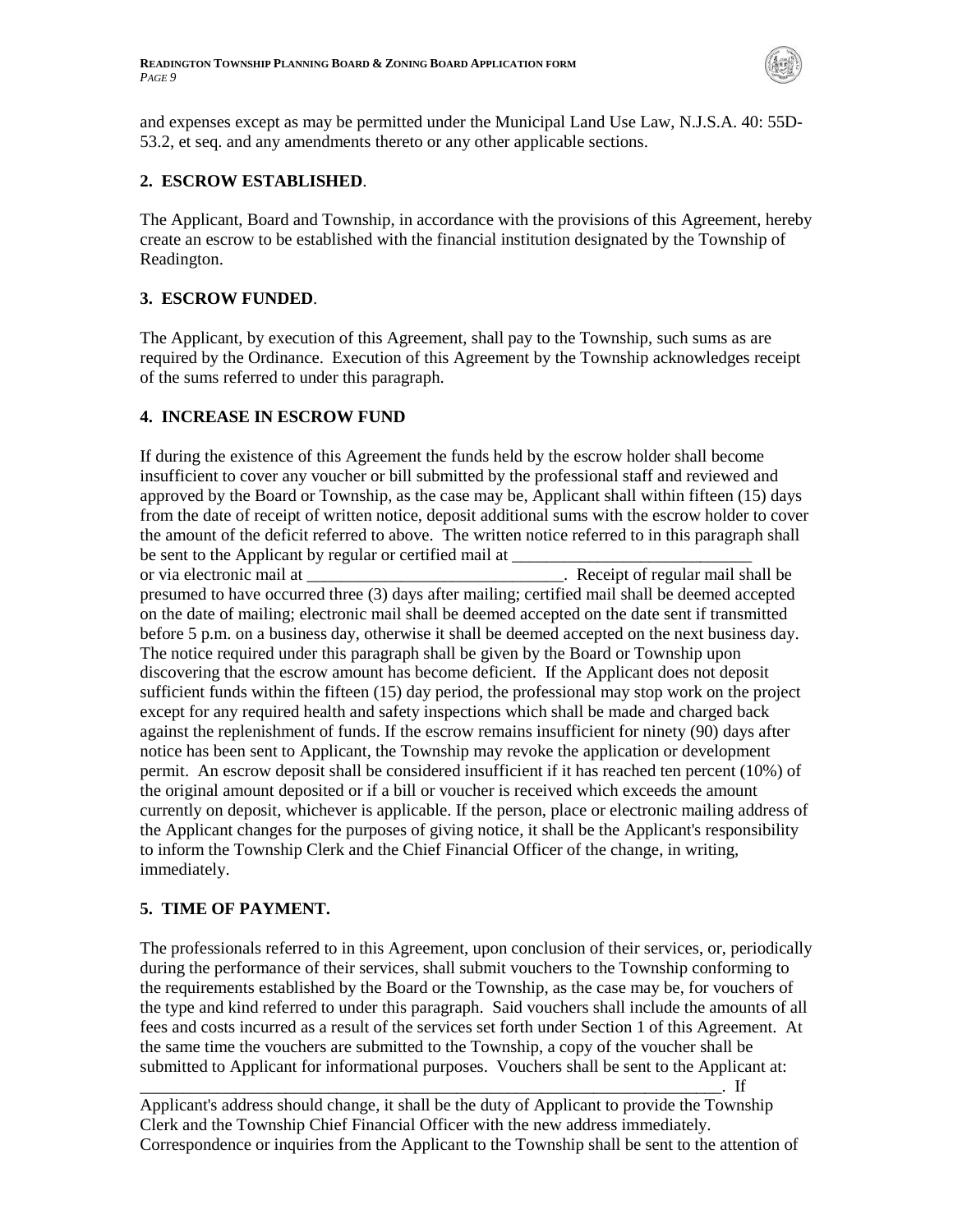

the Chief Financial Officer and the Township Clerk, Readington Township Municipal Building, 509 Route 523, Whitehouse Station, NJ 08889.

#### **6. BOARD REVIEW.**

The Board and the Township, to the extent it is involved in the application, shall review the vouchers submitted by the professionals to determine whether the services have been performed in the manner and to the degree required by this Agreement. Upon making a determination that said services have been performed properly, the Board shall process said vouchers in the same manner and under the same terms as are normally employed for vouchers submitted for work performed on behalf of the Township. At the conclusion of this processing the amounts specified in said vouchers shall be deducted by the escrow holder from the escrow established pursuant to this Agreement.

## **7. APPLICANT'S OBJECTION.**

The Applicant shall have the right to make periodic inspections of the records maintained by the escrow holder to determine the status of the escrow at any point in time by contacting the Township for an appointment during normal business hours. Should Applicant object to the payment of any voucher from the escrow fund, Applicant shall notify the Township in writing within seven (7) days from receipt of the informational copy of professional's voucher. If professional has not supplied the Applicant with an informational copy of the voucher, Applicant shall notify the Township within ten (10) days from receipt of the Township's statement of activity against the escrow account. Applicant shall simultaneously provide copies of the objection to the Chief Financial Officer, the Township or Board, depending on the entity for whom the services were provided, and the professional who rendered the service. The Township or its designee shall have a reasonable time to attempt to resolve the matter. However, if the matter is not resolved within thirty (30) days of the date the objection is received, Applicant may appeal to the County Construction Board of Appeals within forty-five (45) days from receipt of the informational copy of the professional's voucher. If Applicant is not in receipt of an informational copy, Applicant has sixty (60) days from receipt of the Township's statement of activity against the escrow account to file an appeal with the County Construction Board of Appeals. The standards of review to be utilized by the Township or its designee in determining whether said payments are proper are: 1) whether the fees incurred were reasonable and 2) whether the work has been performed properly.

### **8. INTEREST ALLOCATIONS AND RETURN OF UNUSED ESCROW.**

If an amount greater than \$5,000 is deposited by an Applicant in escrow, the money, until repaid or applied to the purposes for which it has been deposited, including the Applicant's portion of the interest earned on it, shall continue to be the Applicant's property although held in trust by the Township. The Township may retain interest paid on a deposit, which does not exceed \$100.00 for the year. If the amount of interest earned is greater than \$100.00, the entire amount shall belong to Applicant and shall be refunded annually or at the time the deposit is repaid or applied to the purposes for which it was deposited, as the case may be, unless the Applicant, in writing, directs otherwise. Notwithstanding the aforementioned, the Township may retain an amount not to exceed 33 1/3% (thirty three and one third percent) of the entire amount for administrative and custodial expenses. In addition, if the escrow account remains insufficient for more than ninety (90) days after notification to the Applicant, any and all interest which may result from or arise out of the deposits remaining in escrow shall be applied, if needed, towards the compensation due the professionals as provided elsewhere in this Agreement. If any escrow balance is remaining after the Board has granted final approval and signed the deeds, subdivision plat or site plan, in the case of application reviews and deposits; or, after the improvements have been approved and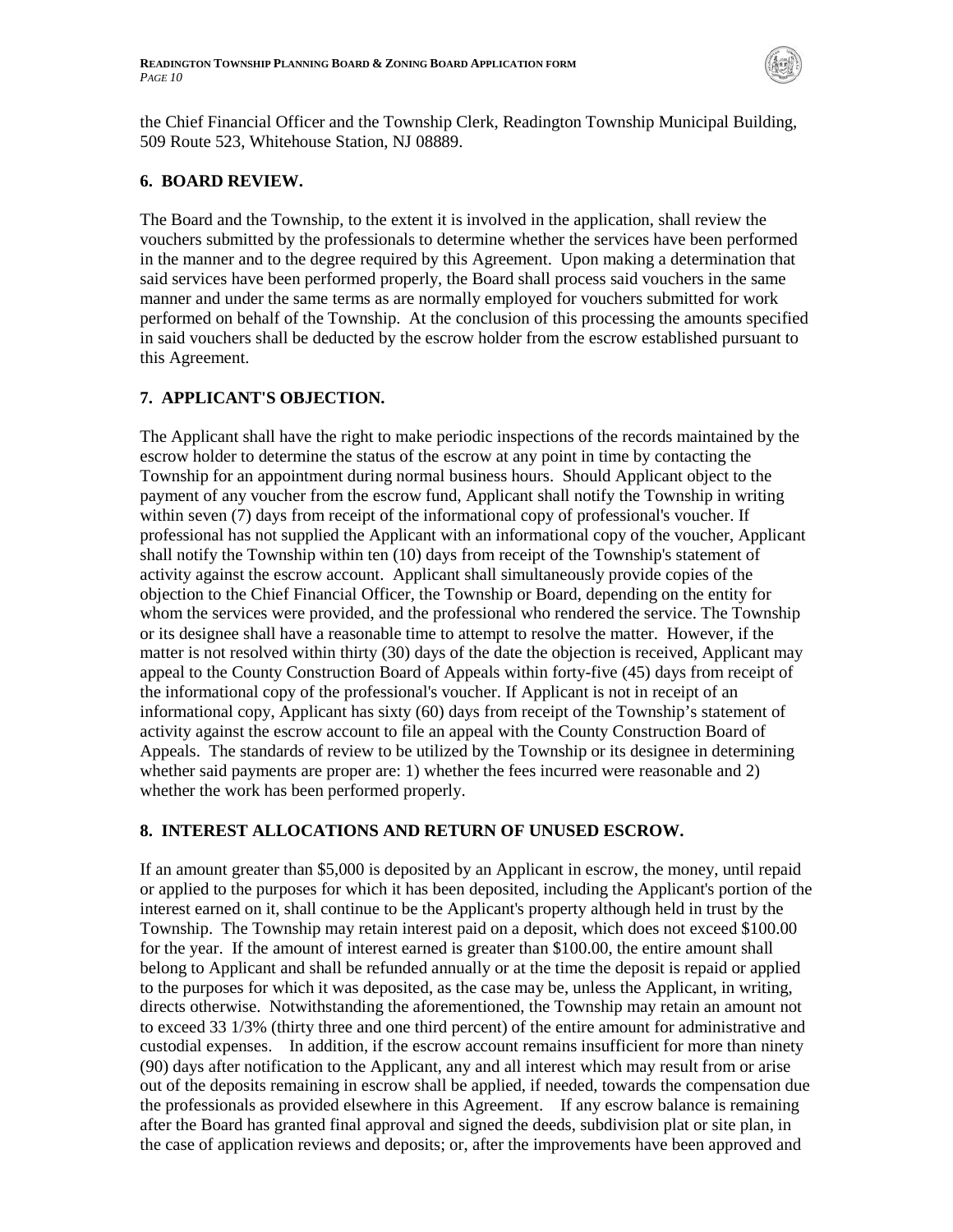

accepted, in the case of improvement inspection escrows and deposits, then it shall be returned to Applicant.

#### **9. REFERENCES TO DAYS.**

All references to days in this Agreement are to calendar days.

#### **10. COLLECTION.**

If the Township must institute legal action to enforce the terms of this Agreement against Applicant, Applicant shall be responsible for reasonable attorney fees and costs.

#### **11. SEVERABILITY**

If any portion of this Agreement is declared to be unconstitutional, invalid or inoperative, in whole or in part by a court of competent jurisdiction, such portion shall, to the extent that it is not unconstitutional, invalid or inoperative, remain in full force and effect, and no such determination shall be deemed to invalidate the remaining portions of this Agreement.

**IN WITNESS WHEREOF**, the parties hereto have set their hands and seals the date first written above.

| Notary Public<br>My Commission expires | Applicant |  |
|----------------------------------------|-----------|--|
| Township of Readington                 |           |  |
|                                        | By:       |  |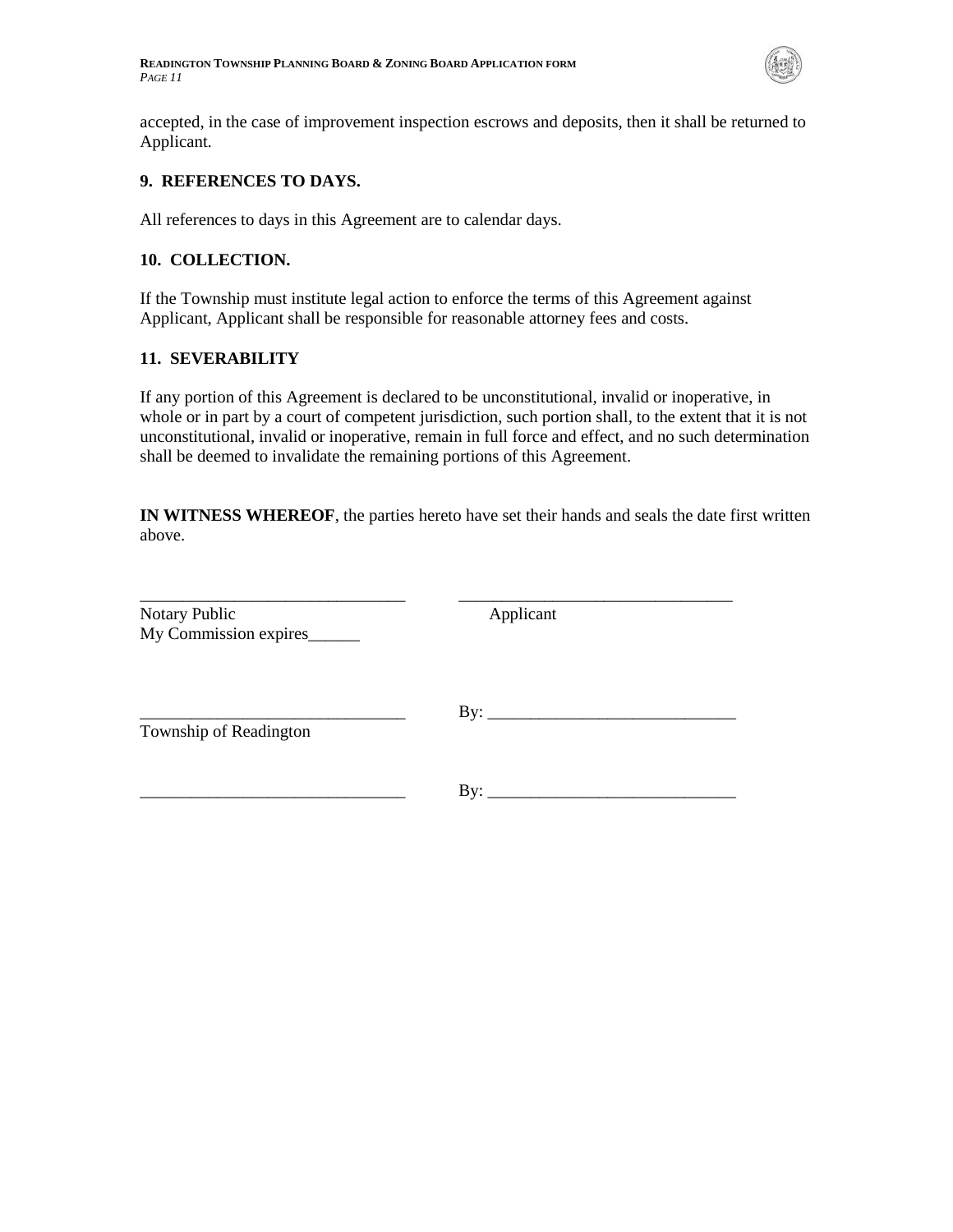

### **RIDER**

The applicant  $\frac{1}{\sqrt{2\pi}}$  and/or owner  $\frac{1}{\sqrt{2\pi}}$  grant permission to Township Officials to enter the property.

APPLICANT

 $\overline{\phantom{a}}$  , where  $\overline{\phantom{a}}$  , where  $\overline{\phantom{a}}$  , where  $\overline{\phantom{a}}$ 

 $\overline{\phantom{a}}$  , where  $\overline{\phantom{a}}$  , where  $\overline{\phantom{a}}$  , where  $\overline{\phantom{a}}$ 

OWNER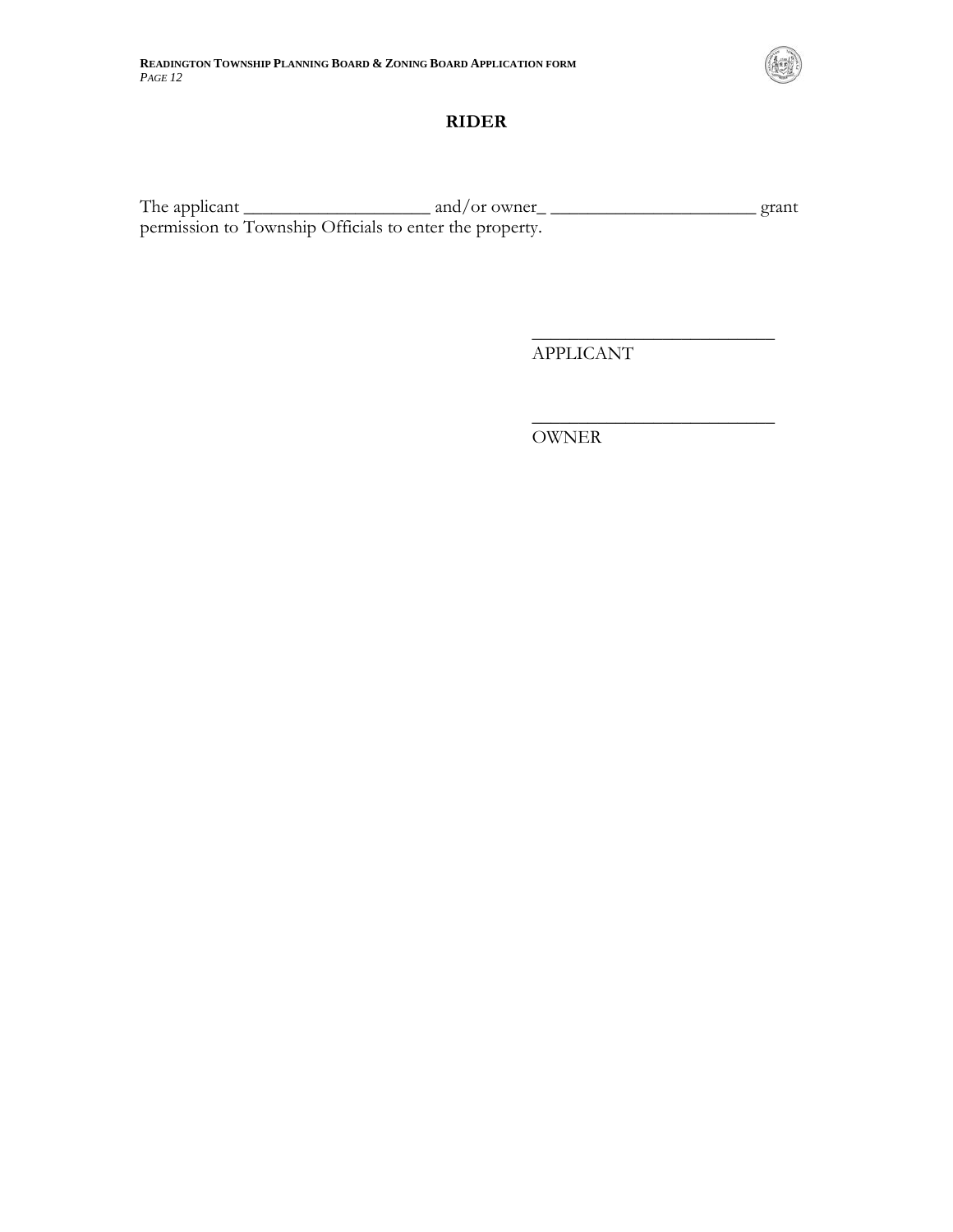## **NOTICE TO BE PUBLISHED IN OFFICIAL NEWSPAPER**

# **TOWNSHIP OF READINGTON PLANNING BOARD/ ZONING BOARD OF ADJUSTMENT**

TAKE NOTICE that on the  $\frac{day}{dx}$  of  $\frac{day}{dx}$ , 20, at 7:30 p.m. a hearing will be held before the Readington Township (Planning Board) or (Zoning Board of Adjustment) at the Municipal Building, 509 Route 523, Whitehouse Station, New Jersey on the appeal or application of the undersigned for a variance or other relief so as to permit:

\_\_\_\_\_\_\_\_\_\_\_\_\_\_\_\_\_\_\_\_\_\_\_\_\_\_\_\_\_\_\_\_\_\_\_\_\_\_\_\_\_\_\_\_\_\_\_\_\_\_\_\_\_\_\_\_\_\_\_\_\_\_\_\_\_\_\_\_\_\_\_\_

\_\_\_\_\_\_\_\_\_\_\_\_\_\_\_\_\_\_\_\_\_\_\_\_\_\_\_\_\_\_\_\_\_\_\_\_\_\_\_\_\_\_\_\_\_\_\_\_\_\_\_\_\_\_\_\_\_\_\_\_\_\_\_\_\_\_\_\_\_\_\_\_

on the premises located at \_\_\_\_\_\_\_\_\_\_\_\_\_\_\_\_\_\_\_\_\_\_\_\_\_\_\_\_\_\_\_\_\_\_\_\_\_\_\_\_\_\_\_\_\_\_\_\_\_\_

and designated as Block \_\_\_\_\_\_, Lot \_\_\_\_\_\_\_\_ on the Readington Township Tax Map.

\_\_\_\_\_\_\_\_\_\_\_\_\_\_\_\_\_\_\_\_\_\_\_\_\_\_\_\_\_\_\_\_\_\_\_\_\_\_\_\_\_\_\_\_\_\_\_\_\_\_\_\_\_\_\_\_\_\_\_\_\_\_\_\_\_\_\_\_\_\_\_

The following described maps and papers are on file in the office of the Municipal Clerk and are available for inspection during the Clerk's normal business hours.

(Here insert description of documents)

Any interested party may appear at said hearing and participate therein in accordance with the rules of the (Planning Board) or (Zoning Board of Adjustment).

 $\overline{\phantom{a}}$  , which is a set of the contract of the contract of the contract of the contract of the contract of the contract of the contract of the contract of the contract of the contract of the contract of the contract

Name of Applicant

Publication Date: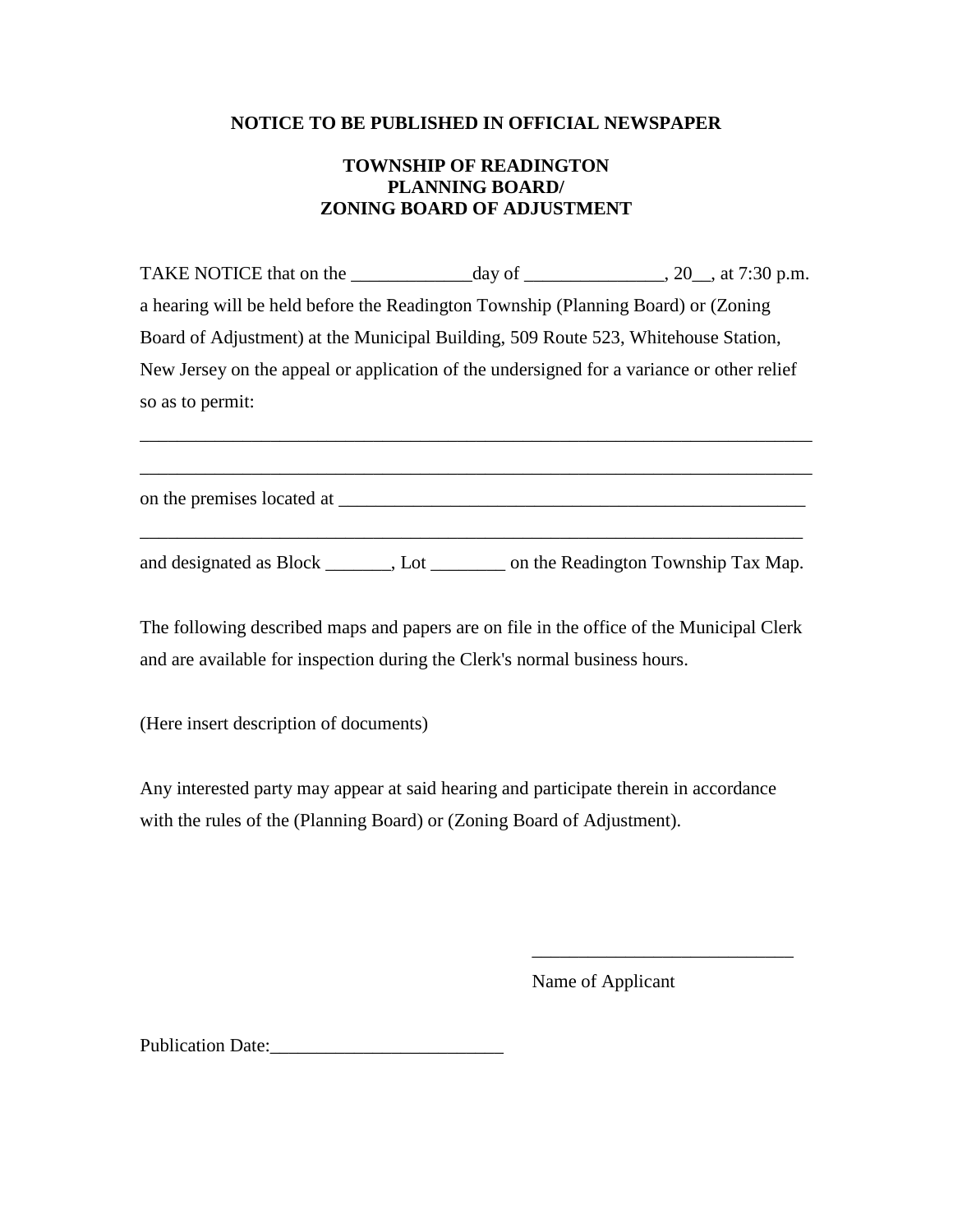# NOTICE SERVED ON OWNERS WITHIN 200 FEET

# **TOWNSHIP OF READINGTON PLANNING BOARD/ ZONING BOARD OF ADJUSTMENT NOTICE ON HEARING ON APPEAL OR APPLICATION**

TO:\_\_\_\_\_\_\_\_\_\_\_\_\_\_\_\_\_\_\_\_\_\_\_\_\_\_ OWNER OF PREMISES\_\_\_\_\_\_\_\_\_\_\_\_\_\_\_\_\_

PLEASE TAKE NOTICE:

That the undersigned has filed an appeal or application for development with the Readington Township (Planning Board) (Board of Adjustment) for a

so as to permit

\_\_\_\_\_\_\_\_\_\_\_\_\_\_\_\_\_\_\_\_\_\_\_\_\_\_\_\_\_\_\_\_\_\_\_\_\_\_\_\_\_\_\_\_\_\_\_\_\_\_\_\_\_\_\_\_\_\_\_\_\_\_\_\_\_\_\_\_\_\_\_\_

\_\_\_\_\_\_\_\_\_\_\_\_\_\_\_\_\_\_\_\_\_\_\_\_\_\_\_\_\_\_\_\_\_\_\_\_\_\_\_\_\_\_\_\_\_\_\_\_\_\_\_\_\_\_\_\_\_\_\_\_\_\_\_\_\_\_\_\_\_\_\_\_

and any other variance and waiver relief deemed necessary by the Board on the premises located at \_\_\_\_\_\_\_\_\_\_\_\_\_\_\_\_\_\_\_\_\_\_\_\_\_\_\_\_\_\_\_\_\_ and designated as Block \_\_\_\_\_\_\_\_, Lot on the Readington Township Tax Map, and this notice is sent to you as an owner of property in the immediate vicinity.

A public hearing has been set down for \_\_\_\_\_\_\_\_\_\_\_\_\_\_\_\_\_\_, 20\_\_ at 7:30 p.m., in the Readington Township Municipal Building, 509 Route 523, Whitehouse Station, New Jersey, and when the case is called you may appear either in person, or by agent or attorney, and present any objections which you may have to the granting of the relief sought in the application.

The following described maps and papers are on file in the office of the Municipal Clerk and are available for inspection during the Clerk's normal business hours.

\_\_\_\_\_\_\_\_\_\_\_\_\_\_\_\_\_\_\_\_\_\_\_\_\_\_\_\_\_\_\_\_\_\_\_\_\_\_\_\_\_\_\_\_\_\_\_\_\_\_\_\_\_\_\_\_\_\_\_\_\_\_\_\_\_\_\_\_\_\_\_\_

\_\_\_\_\_\_\_\_\_\_\_\_\_\_\_\_\_\_\_\_\_\_\_\_\_\_\_\_\_\_\_\_\_\_\_\_\_\_\_\_\_\_\_\_\_\_\_\_\_\_\_\_\_\_\_\_\_\_\_\_\_\_\_\_\_\_\_\_\_\_\_\_

(Applicant)

\_\_\_\_\_\_\_\_\_\_\_\_\_\_\_\_\_\_\_\_\_\_\_\_\_\_\_\_\_